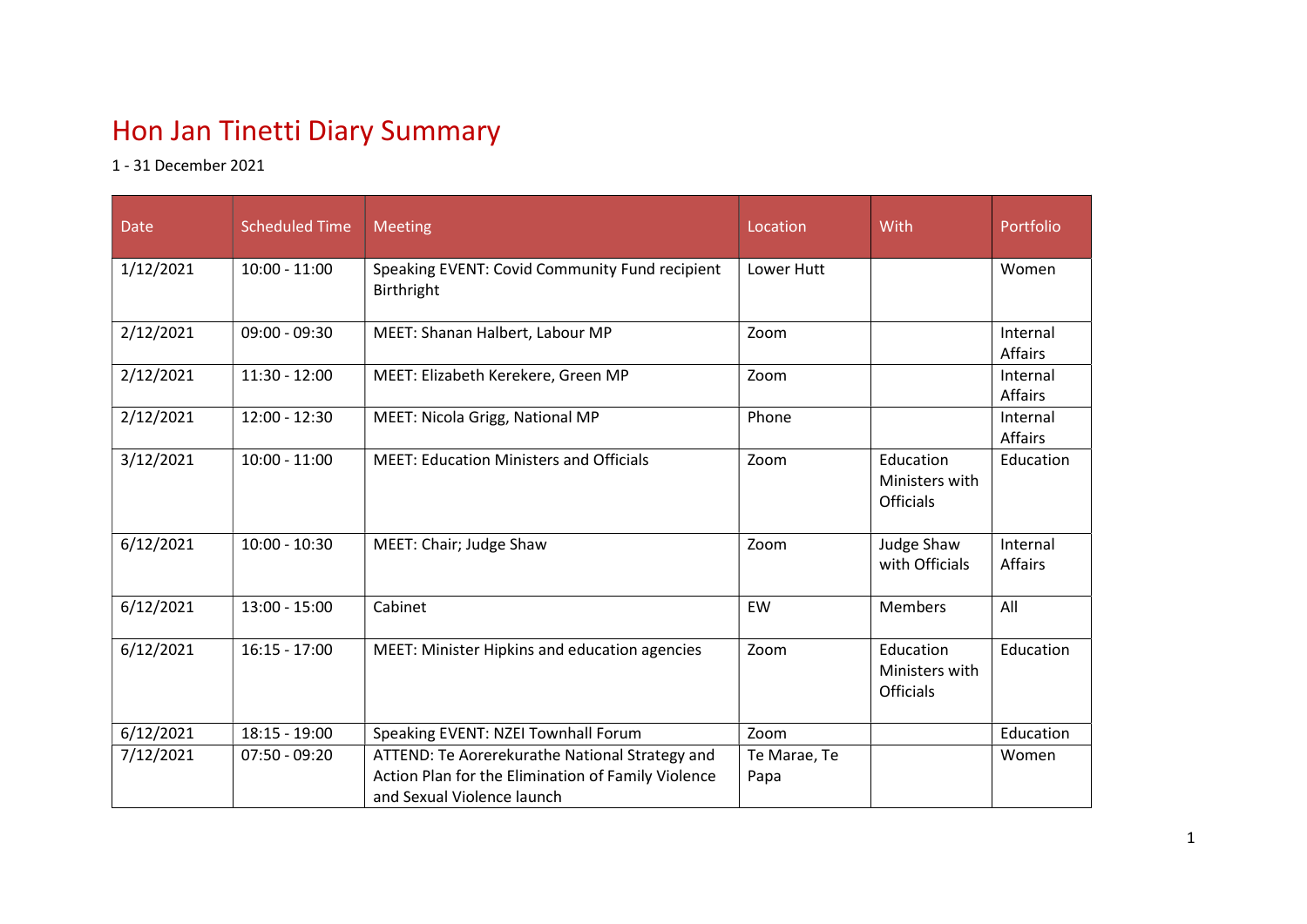| 7/12/2021 | $09:45 - 11:45$ | ATTEND: Fire and Emergency services investitures<br>ceremony                               | Government<br>House |                                             | Internal<br>Affairs |
|-----------|-----------------|--------------------------------------------------------------------------------------------|---------------------|---------------------------------------------|---------------------|
| 7/12/2021 | $12:30 - 13:00$ | MEET: Ministerial Oversight Group on State Sector<br><b>Employment Relations (MOGSSER)</b> | Zoom                | Ministers                                   | Women               |
| 7/12/2021 | $16:30 - 17:15$ | <b>MEET: Internal Affairs Officials</b>                                                    | EW                  | <b>Officials</b>                            | Internal<br>Affairs |
| 8/12/2021 | $09:00 - 09:30$ | MEET: Stephanie Mills, Paul Goulter and Liam<br>Rutherford of NZEI                         | EW                  | NZEI with<br><b>Officials</b>               | Education           |
| 8/12/2021 | $09:30 - 10:00$ | <b>APH</b>                                                                                 | EW                  | Committee<br><b>Members</b>                 | All                 |
| 8/12/2021 | $10:00 - 11:00$ | <b>SWC</b>                                                                                 | EW                  | Committee<br><b>Members</b>                 | All                 |
| 8/12/2021 | $11:30 - 12:00$ | MEET: Alastair Rhodes, BayTrust                                                            | Zoom                | Alastair<br>Rhodes with<br><b>Officials</b> | <b>DIA</b>          |
| 8/12/2021 | $15:15 - 16:15$ | <b>MEET: Ministerial Meeting</b>                                                           | EW                  | Members with<br><b>Officials</b>            | Education           |
| 8/12/2021 | $17:00 - 17:30$ | <b>MEET: Minister Clark</b>                                                                | Zoom                | <b>Minister Clark</b><br>with Officials     | Education           |
| 9/12/2021 | $09:15 - 09:45$ | LEG                                                                                        | EW                  | Members                                     | All                 |
| 9/12/2021 | $11:30 - 12:15$ | <b>MEET: Digital Ministers Group</b>                                                       | Zoom                | Members with<br><b>Officials</b>            | Internal<br>Affairs |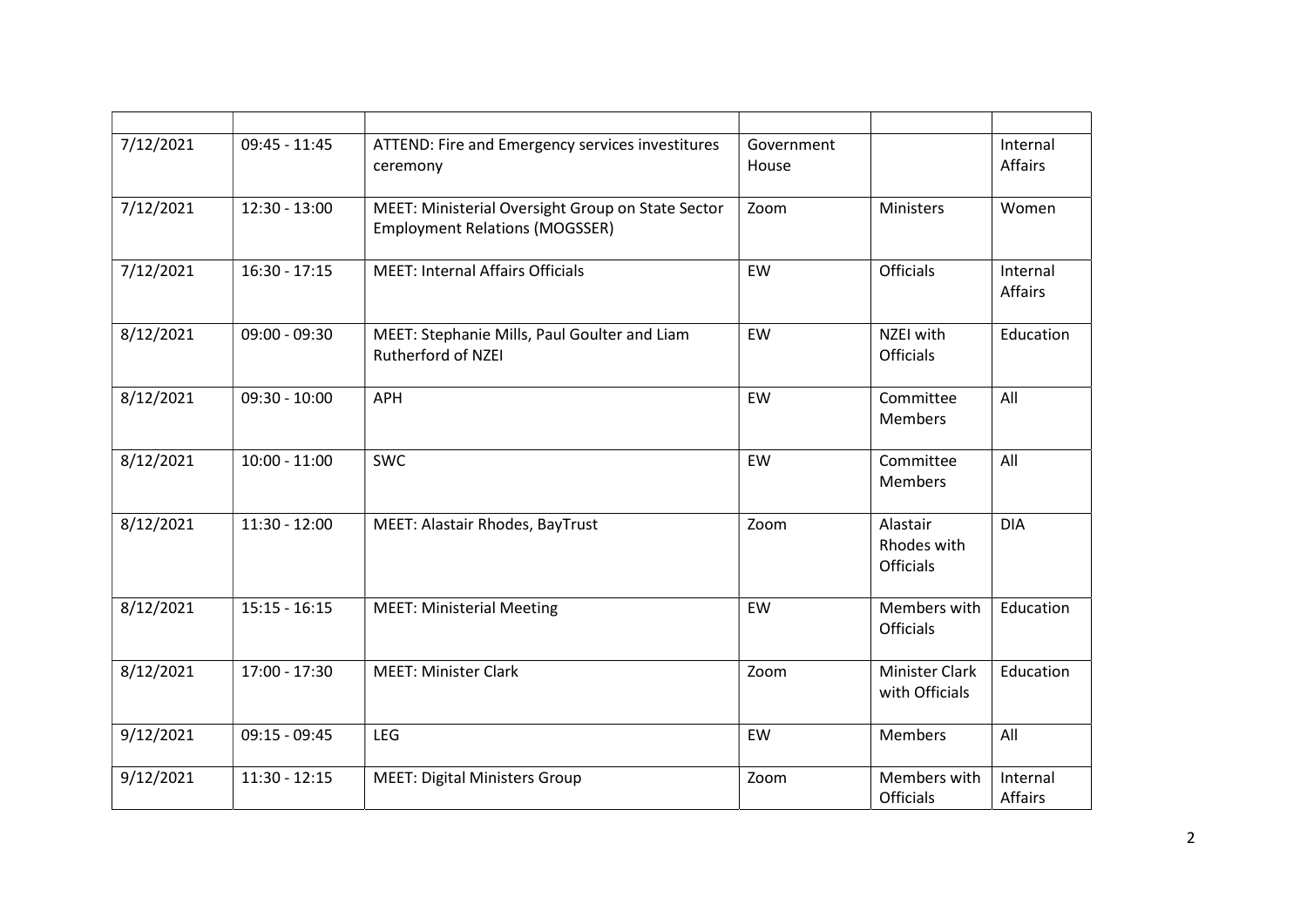| 9/12/2021  | $12:30 - 13:00$ | MEET: Minister Jackson                                  | EW    | Minister<br>Jackson with<br><b>Officials</b>                                                    | Women               |
|------------|-----------------|---------------------------------------------------------|-------|-------------------------------------------------------------------------------------------------|---------------------|
| 10/12/2021 | $09:30 - 09:40$ | MEDIA IV: Levi Joule, GayExpress                        | Phone |                                                                                                 | Internal<br>Affairs |
| 10/12/2021 | $16:00 - 16:15$ | MEDIA IV: Justine Murray, Moana Radio Tauranga<br>Moana | Phone |                                                                                                 |                     |
| 13/12/2021 | $10:30 - 11:45$ | <b>MEET: Education Officials</b>                        | EW    | Officials                                                                                       | Education           |
| 13/12/2021 | $12:00 - 12:30$ | MEET: Chief Victims Advisor Ministry of Justice         | Zoom  | <b>Officials</b>                                                                                | Women               |
| 13/12/2021 | $13:00 - 15:00$ | Cabinet                                                 | EW    | <b>Members</b>                                                                                  | All                 |
| 13/12/2021 | $16:30 - 17:15$ | MEET: Minister Hipkins and education agencies           | Zoom  | Education<br>Ministers with<br>Officials                                                        | Education           |
| 14/12/2021 | $12:00 - 12:30$ | <b>MEET: Minister Davidson</b>                          | Zoom  | Minister<br>Davidson with<br>Officials                                                          | Women               |
| 14/12/2021 | $13:00 - 13:30$ | MEET: Ministry for Women officials                      | Zoom  | <b>Officials</b>                                                                                | Women               |
| 14/12/2021 | $16:45 - 17:15$ | <b>MEET: PPTA</b>                                       | EW    | Melanie<br>Webber,<br>Michael<br>Stevenson,<br>Kirsty Farrant,<br>Susan Haugh<br>with Officials | education           |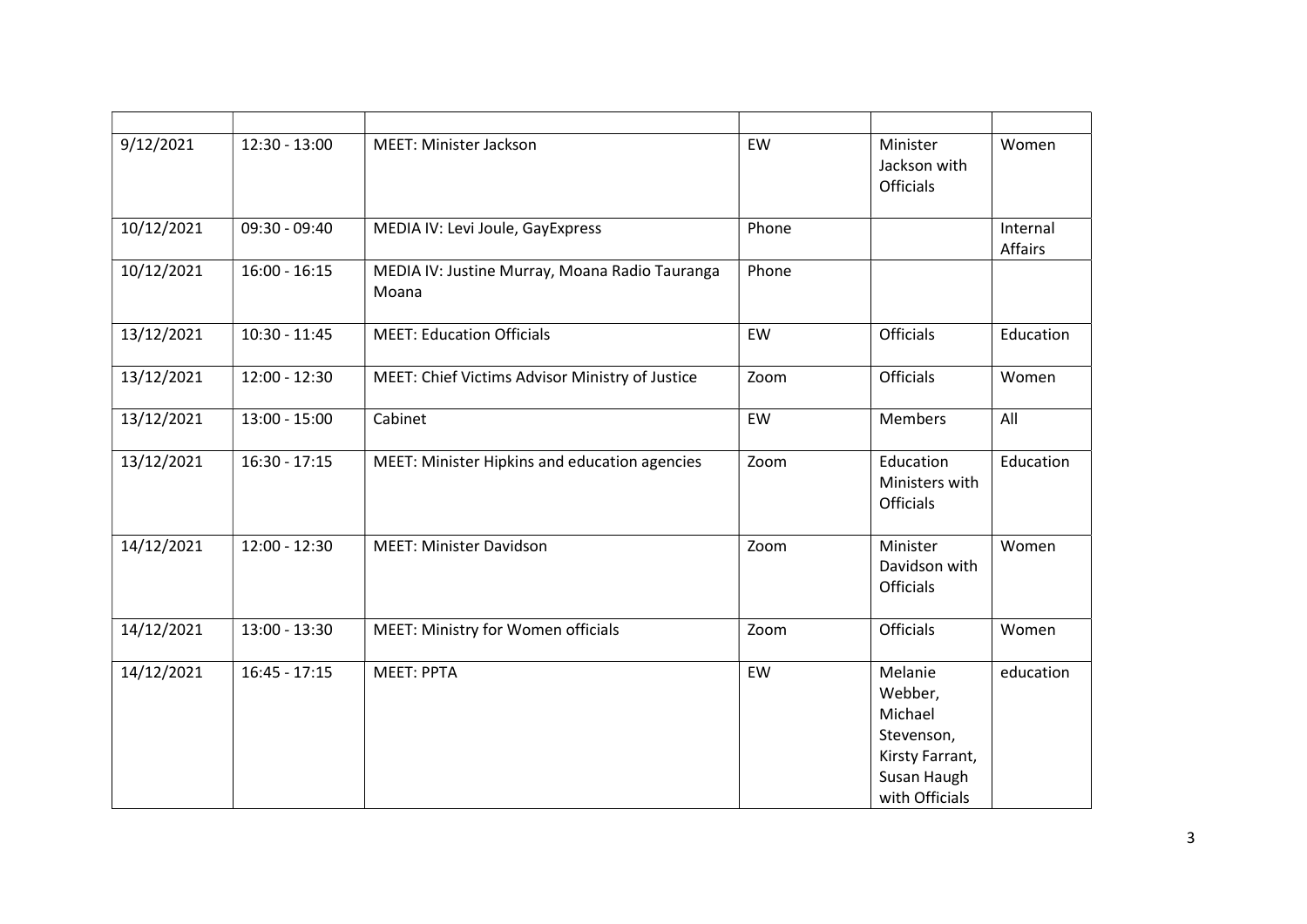| 15/12/2021 | $09:00 - 09:15$ | <b>MEET: Minister Hipkins</b>                  | EW         | Minister<br><b>Hipkins</b>                                                         | Internal<br>Affairs |
|------------|-----------------|------------------------------------------------|------------|------------------------------------------------------------------------------------|---------------------|
| 15/12/2021 | $09:15 - 09:45$ | <b>MEDIA Standup with Minister Hipkins</b>     | Theatrette | Minister<br><b>Hikpins</b>                                                         | Internal<br>Affairs |
| 15/12/2021 | $10:00 - 10:15$ | MEDIA IV: Emma Stanford, TODAY FM              | Phone      |                                                                                    |                     |
| 15/12/2021 | $11:00 - 11:30$ | MEET: Department of Internal Affairs Officials | EW         | <b>Officials</b>                                                                   | Internal<br>Affairs |
| 15/12/2021 | $12:30 - 13:00$ | <b>MEET: Inclusive Education Action Group</b>  | Zoom       | Jude<br>MacArthur,<br>Giovanni Tiso<br>and Trish<br>Grant with<br><b>Officials</b> | Education           |
| 16/12/2021 | $11:30 - 12:30$ | Ministerial meeting                            | Zoom       | Members with<br><b>Officials</b>                                                   | Education           |
| 17/12/2021 | $10:00 - 10:40$ | <b>MEET: Janine Parsons-Eade</b>               | Zoom       | Janine Parson<br>with Officials                                                    | Education           |
| 20/12/2021 | $10:00 - 10:30$ | MEET: Rob Taylor, Principal of Colwill School  | Zoom       | Rob Taylor<br>with Officials                                                       | Education           |
| 20/12/2021 | $11:00 - 13:00$ | Cabinet                                        | Zoom       | Members                                                                            | All                 |
| 20/12/2021 | $16:00 - 16:30$ | MEET: NZEI Knighton Normal School              | Zoom       | Attendees<br>with Officials                                                        | Education           |